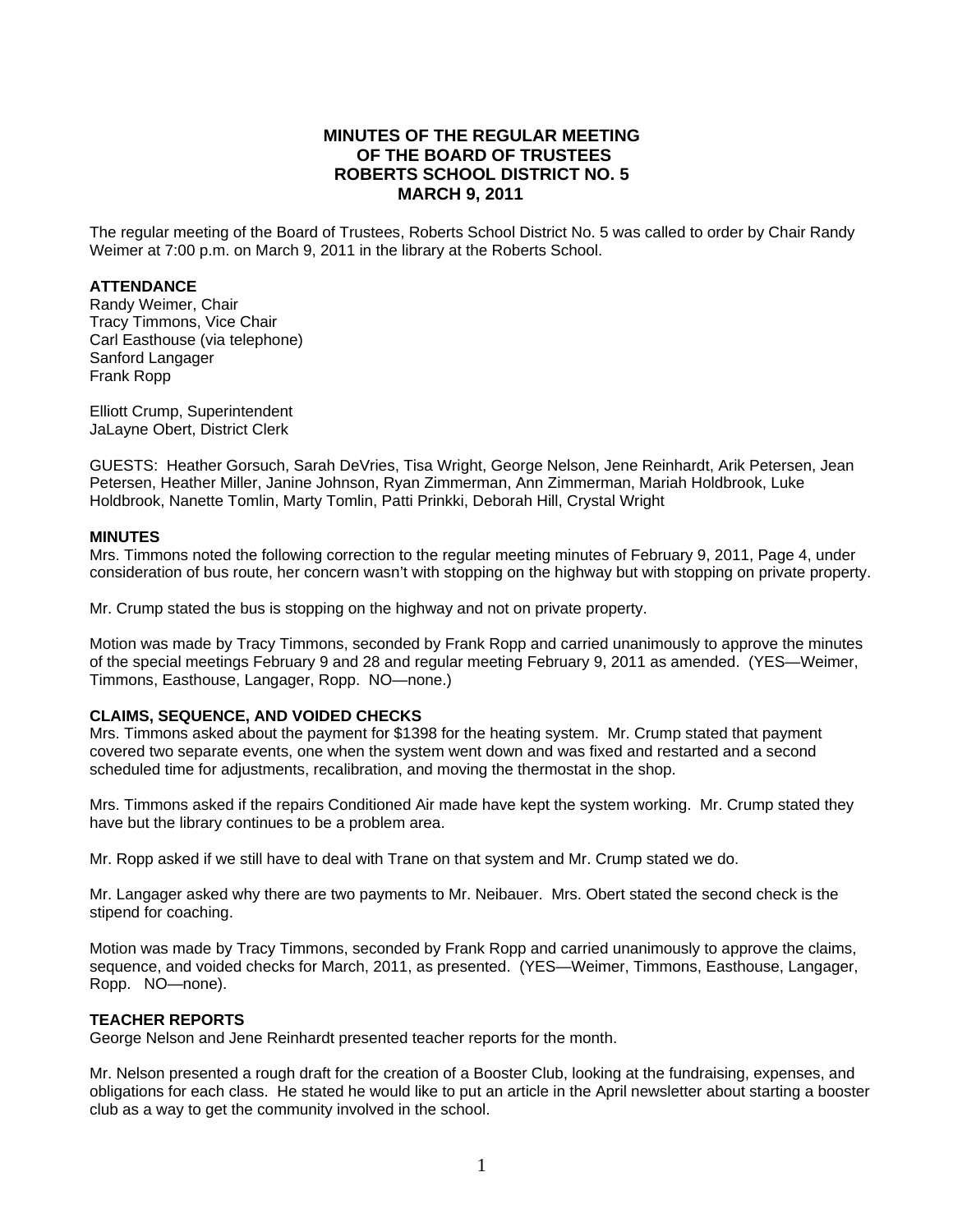Mr. Nelson stated once the club is up and running, if a coach needs new uniforms, perhaps the club would fund half the cost with the district picking up the other half.

Mr. Nelson stated a booster club needs to be a separate entity from the school with staff and coaches not holding leadership roles in the organization. He asked for approval to place an article in the newsletter and schedule a public meeting to see about getting organized if there is interest.

Mr. Weimer stated it sounds like a great idea and as this would be a separate club, he doesn't see where Board approval is needed.

Mr. Easthouse asked if the money raised by the club would go through the school and Mr. Nelson stated it wouldn't.

Mrs. Hill stated her husband was on the board for the booster club in Bozeman and belonging was a matter of pride. She stated there was a great deal of community involvement.

Mr. Nelson stated the club in Joliet put on a junior high basketball tournament and netted \$7,000.

Mrs. Timmons asked Tisa Wright if she sees any conflict with the Roberts Community Foundation with calling it a booster club.

Mrs. Wright stated one of the foundation's levels for contributors is "Booster" but she doesn't think there will be a problem. She added she will bring it up at the next RCF meeting.

Ms. Reinhardt thanked the Board for the opportunity to be in Roberts and stated she is having a great year with classes and sports activities. She added she attended the scheduling meeting today for next year's athletics and everything is pretty much scheduled.

#### **PUBLIC COMMENT**

Deborah Hill stated her room received one of the Promethean boards purchased with the help of a grant between Northwestern Energy, RCF, and the district and it is incredible. She added it is a great learning tool and the students love it.

Mariah Holdbrook stated there was a meeting held at her house last Thursday and she would like to clear up any misunderstandings about its purpose. She stated the meeting was held to discuss ways the community can support the school. She added another meeting is scheduled this week to hopefully move forward on some type of parent organization.

Mr. Langager thanked Mrs. Holdbrook for heading up the discussion as we are all here for the children and this is the right way to go about it.

Mr. Weimer asked Mrs. Hill if the Promethean board is a good learning tool for the lower grades and is it comparable to the SmartBoard.

Mrs. Hill stated she hasn't used the SmartBoard so can't make a comparison but the board she is using is very applicable to the lower grades.

Mrs. Timmons asked what would usually be done in the time the board is being used.

Mrs. Hill stated today the class worked on maps on the board and has done spelling, penmanship, math, as well as internet research.

Mr. Crump stated the students' comments on the Promethean board have been posted on the website.

Mr. Weimer stated there has been a lot of discussion this year about purchasing more boards.

Tisa Wright asked if the district also has some SmartBoards.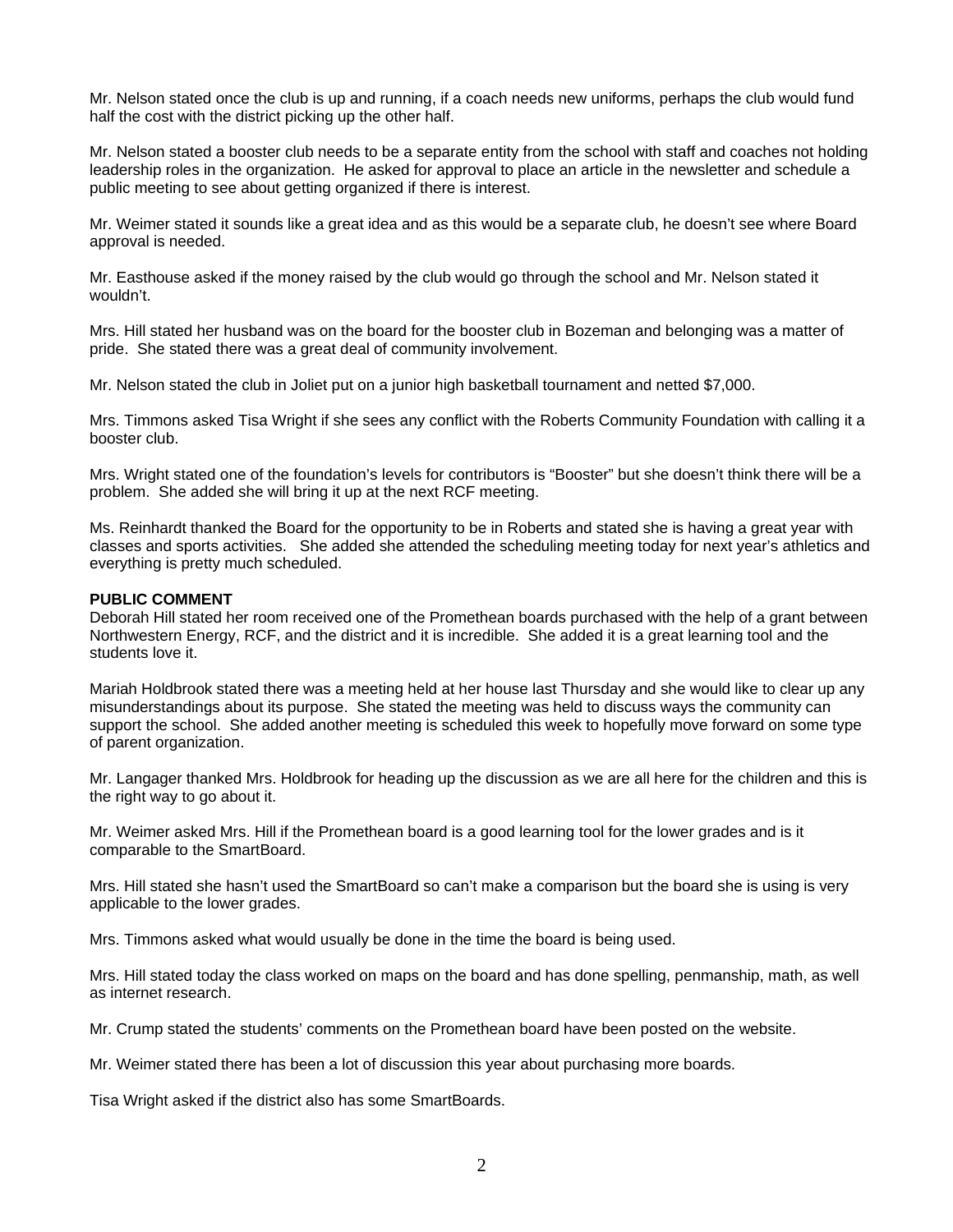Mr. Crump stated there are SmartBoards in three rooms and Promethean boards in two rooms. He stated the Promethean board appears to be sturdier, easier for the students to use, and less costly as well as professional development comes with it.

### **PARENT LETTER**

Mr. Weimer called for an executive session at 7:37 p.m. stating the next item to come before the Board involves the privacy rights of individuals and those privacy rights supersede the merits of public disclosure. The meeting was returned to regular session at 8:17 p.m.

Jean Petersen read the following portion of the letter sent to the district and board on February 20, 2011:

"With long thought, research, observation and evaluation we have decided to withdraw our son, Trent Petersen, from Roberts School. We feel it is in his best interest for us to move him, even at this late date in the second semester. This is not a decision we're making rashly or taking lightly, as well as it's not a decision we've wanted to make and are truly disheartened to do so. But again, it is made solely with the best interests of our child at hand that we make this choice.

Unfortunately, we feel he is not thriving. His grades reflect consistent decreases and his AIMS web scores show him at below average ranges. His behavior and demeanor towards learning are concerning. We feel we're losing precious time and ground if we don't get on top of this quickly with him. So we will move him to a district which offers more resources, Title programs and other intervention opportunities."

Mrs. Petersen stated they moved their son for very objective reasons and there are some assumptions going around that are not fact. She stated they still have a child in Roberts School and a three-year old and are proud members of the Roberts school and community. She thanked Mr. Crump and the teachers for the chance to explain their decision and asked that if people have questions, they come talk with them rather than make assumptions.

#### **PERSONNEL**

LONG TERM SUB – Mr. Crump stated he is recommending Daisha Douglas as substitute teacher for Mrs. Wright for the duration of her maternity leave at the rate of \$133.34 per day.

Mrs. Wright stated Ms. Douglas has been in her room for a couple of days and the students are comfortable with her.

Motion was made by Sanford Langager, seconded by Tracy Timmons and carried unanimously to hire Daisha Douglas as a substitute teacher for the duration of Crystal Wright's maternity leave at the rate of \$133.34 per day.

(YES—Weimer, Timmons, Easthouse, Langager, Ropp. NO—none).

#### **NEW BUSINESS**

2011-2012 CALENDAR – Mr. Crump stated it is time to start looking at putting together next year's calendar and he would like some input from the Board. He stated some people were enthused about the later start date for this school year but we did lose seven days of instruction.

Mr. Crump stated instead of scheduling days off in advance, would it be possible to put some discretionary days at the end of the year so adjustments could be made as needed. He added if a majority of the students are going to be gone for an event or game, maybe that could be a day off.

Mrs. Timmons stated parents need enough notice to make arrangements for children when school is not in session.

Mr. Crump stated certain days would stay the same, such as the holidays, but the calendar was reduced to 170 days of instruction for this year and our students are very active so miss a great deal of time. He added there are schools that have a day off in the high school but still have classes at the elementary level.

Mrs. Hill stated if the older siblings are competing somewhere, the younger children usually go to watch.

Mr. Crump stated he would draft some options for the calendar for the Board's review.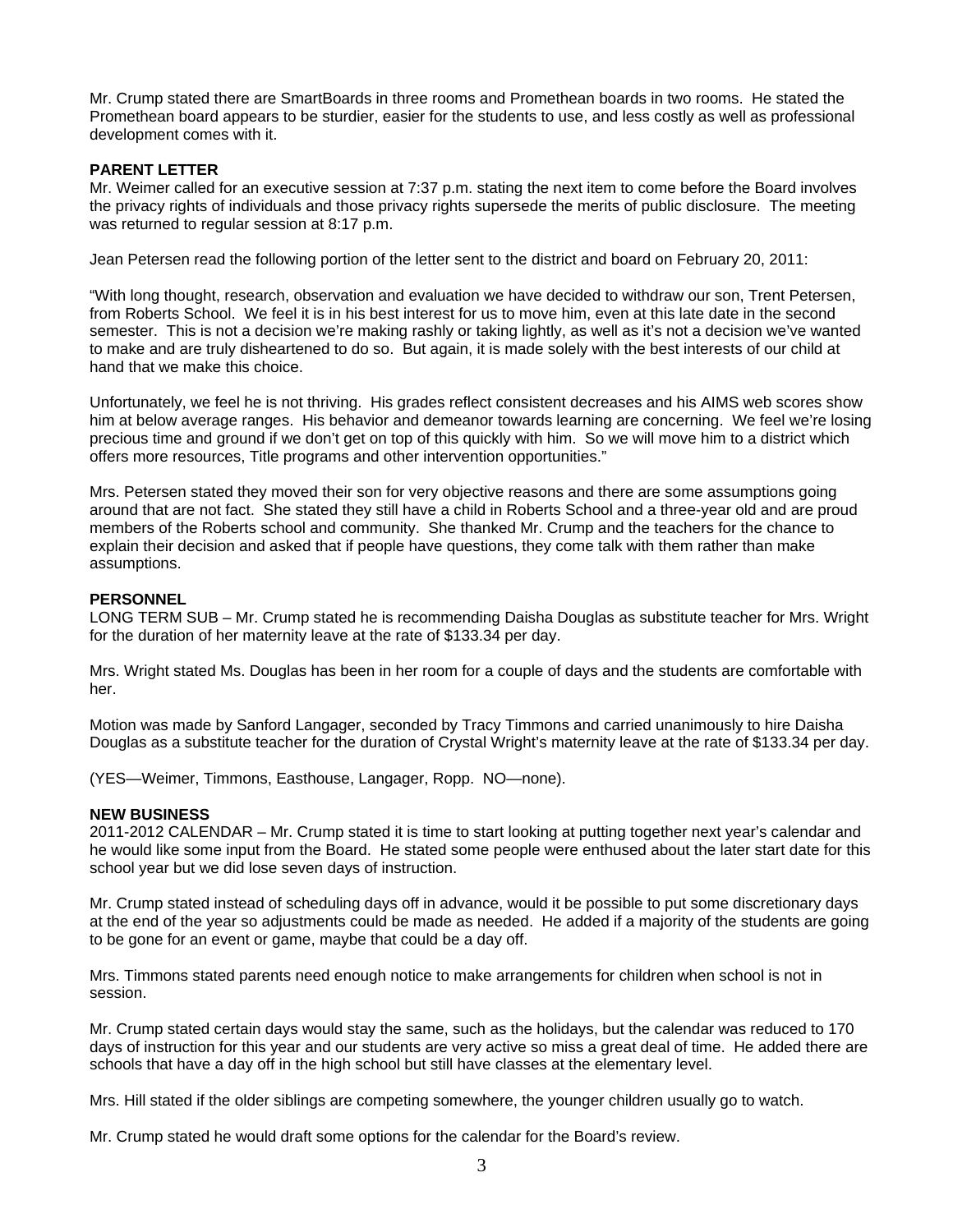TRUSTEE RESOLUTION TO CALL FOR ELECTION – Motion was made by Tracy Timmons, seconded by Sanford Langager and carried unanimously to approve the attached resolution calling for the regular school election on May 3, 2011 (see attachment A). (YES—Weimer, Timmons, Easthouse, Langager, Ropp. NO none).

BLEACHER RENTAL – Mr. Crump stated Randy DeVries has requested to borrow our bleachers this summer for seating for a tractor pull.

Mrs. Timmons stated she has no problem with the request as long as it is clear that any damage done to the bleachers would be the responsibility of Mr. DeVries.

Mr. Ropp stated another family asked to rent the cafeteria for a family event and the district asked for a deposit.

Mr. Crump stated he would talk to some other people and ask for ideas.

Mr. Ropp stated the bleachers would have to come back in the same condition as when they were taken.

TECHNOLOGY – Mr. Crump stated he spoke to the Board previously about purchasing Elmo document cameras for approximately \$1500 per camera. He stated he received an advertisement and was able to purchase a document camera for \$199.00 that was put with the new board in Mrs. Hill's room. He added he would like to have them for science, history, math, and English and added whenever we put a Promethean board in a room.

Mr. Crump requested \$1,000 to purchase document cameras for the other rooms that already have SmartBoards or Promethean boards.

Motion was made by Frank Ropp, seconded by Tracy Timmons and carried unanimously to approve \$1,000 for the purchase of five (5) document cameras for use with existing SmartBoards or Promethean boards. (YES— Weimer, Timmons, Easthouse, Langager, Ropp. NO—none).

Mr. Crump stated trustees received a copy of a bid from Rimrock Computer Company in the amount of \$3,063.40 for a new server to back up the server now being used.

Motion was made by Sanford Langager, seconded by Tracy Timmons and carried unanimously to approve the purchase of a new server from Rimrock Computer Company in the amount of \$3,063.40. (YES—Weimer, Timmons, Easthouse, Langager, Ropp. NO—none).

Mr. Crump stated the server will be backed up off site.

Mr. Crump stated the district now has three mobile laptop computers students check out for AP classes. He stated he would like to expand the number to six and eventually to ten so we have a classroom set teachers can use. He stated five to seven computers would cost between five and seven thousand and two would be used as updated equipment for teachers.

Motion was made by Tracy Timmons, seconded by Frank Ropp and carried unanimously to approve the expenditure of \$5,000 for five to seven more laptop computers. (YES—Weimer, Timmons, Easthouse, Langager, Ropp. NO—none).

Mr. Langager stated we need to come up with a policy regarding social networking. Mr. Crump stated he would work on that.

## **RECESS**

Mr. Weimer called for a short recess at 8:50 p.m. and returned the meeting to regular session at 9:00 p.m.

## **OLD BUSINESS**

ATHLETICS – Mr. Crump stated he informed Fromberg School that the district would like to maintain its own program in any sport where we can field a team. He stated next year will be the last year of a three-year co-op for football and the schedule will be the same as this year with the first two games in Roberts. He added if we have the numbers to field our own team, the co-op would be void but right now we may have seven or eight students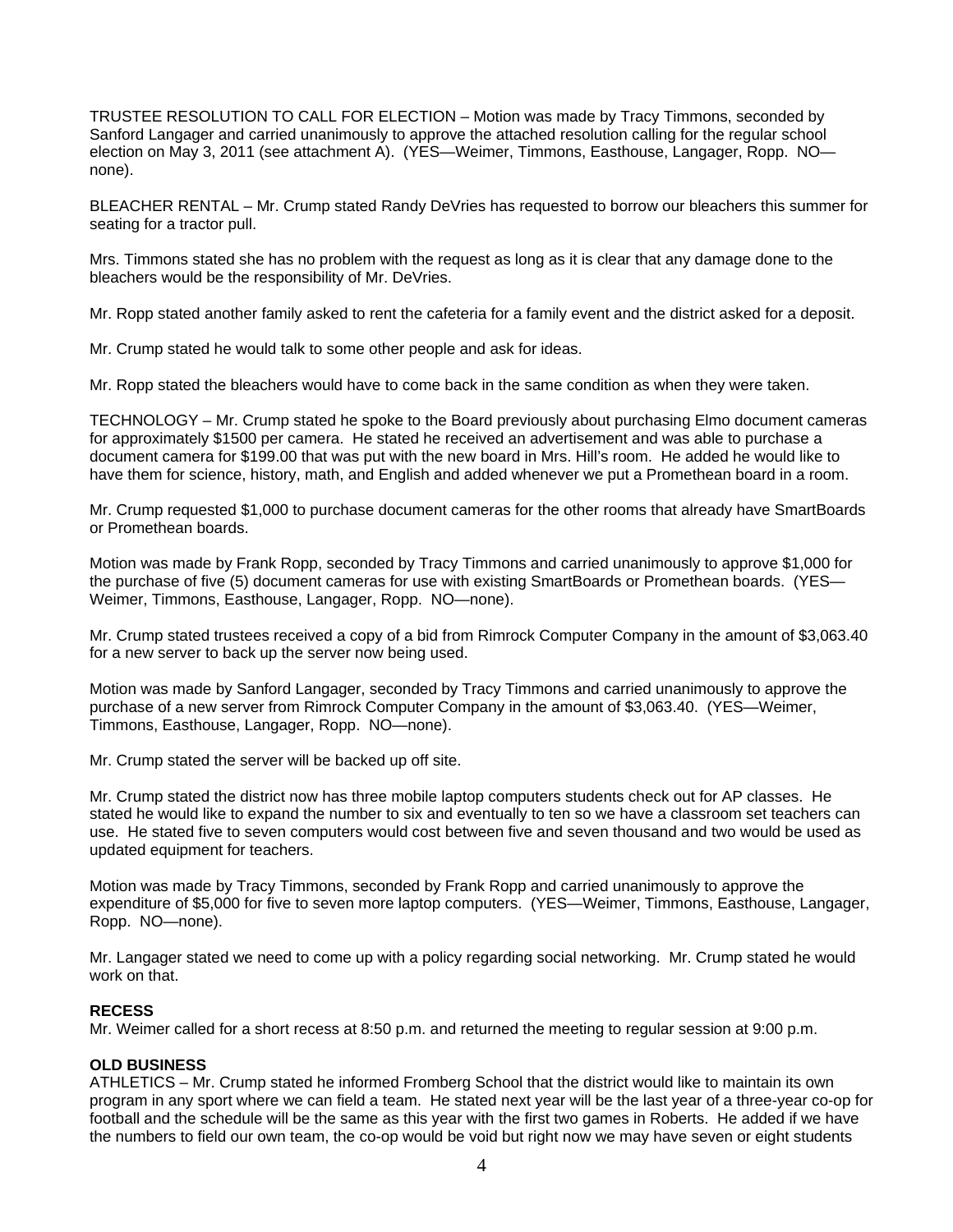interested in football. He stated we need to meet with those students and their parents to see how they would like to proceed.

Mr. Weimer stated we also have some issues with putting freshmen on a varsity team.

Mr. Easthouse asked if we could look at running just a junior varsity schedule. Mr. Crump stated he would check that possibility.

Mr. Weimer asked Mr. Crump to inform Fromberg we will not be co-oping for junior high football. Mr. Crump stated he did.

Mr. Weimer asked that Mr. Crump schedule an open meeting to discuss the football program the first week of April. It was agreed that meeting would be held on Tuesday, April 5 at 6:00 with the football program the sole agenda item.

BOILER LICENSE – Mr. Crump reported Brian Roat has signed off on Nikki Easthouse's hours so she can take the boiler license exam.

HEATING SYSTEM – Mr. Crump stated Trane came back in to work on the heating system in the library and computer lab but he is still not happy with the temperature in that area and we will continue to work on the problem.

Mr. Easthouse stated when there is a specific Trane system like this, others companies who are called to repair it want to sell you a new system to fix the problem. He stated we need to ask Trane how many times they need to fix the system before it will work.

Mrs. Timmons asked if we've escalated our concerns with this problem to a higher power in the Trane organization.

Mr. Easthouse stated he is wondering if the problem is in the programming.

Mr. Crump stated that is the problem as there is only one sensor for both rooms and the computers in the lab warm up that room and then it turns off the heat for the library.

Mrs. Timmons suggested requesting the same repair person come to look at the system each time.

SAFE ROUTES TO SCHOOLS – Mrs. Timmons stated the representative from Safe Routes to Schools will be in Roberts on March 21 and she, Mr. Ropp, and Mr. Crump will meet with him to discuss a project to address safety issues with children coming to and leaving school. She stated the project would involve CTEP funds so she has also informed the Roberts Council about the project.

#### **SUPERINTENDENT REPORT**

SUPERINTENDENT SCHEDULE – Mr. Crump reported he will be in the office this month and will be working on policies on March 14 when there is no school. Mr. Crump added Mrs. Langager has done a great job on this project.

Marty Tomlin asked if members of the public can review the policies.

Mr. Crump stated he is welcome to come in and look at the policies.

Mrs. Timmons stated there is a person in her office using a software system called WordPress that would be beneficial for getting the policies posted to the website and she could send that person down to show Mr. Crump how the program works.

LEGISLATIVE UPDATE – Mr. Crump stated nothing has been settled in the legislature regarding school funding but with our reduction in number of students, we are anticipating a budget reduction of \$70,000 to \$100,000 in next year's budget.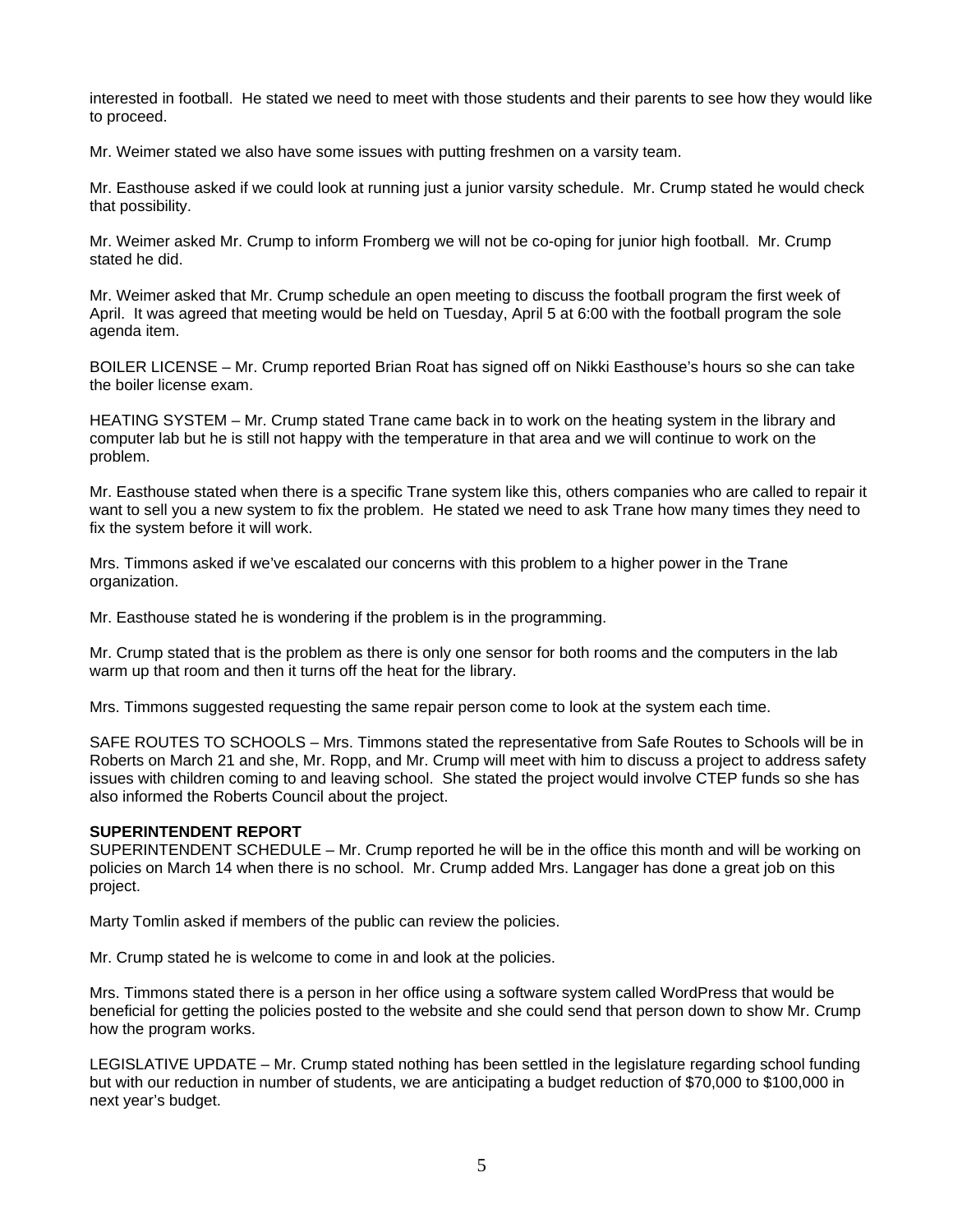PARENT/TEACHER CONFERENCES – Mr. Crump stated the second parent-teacher conferences are scheduled for March 17 from 3 p.m. to 7 p.m. He stated he would like to make the second conference of the year an ongoing thing as it is another opportunity for the community to be in the school. He added members of Student Council will again be available for computer assistance with e-mail, PowerSchool, and the website.

Mr. Crump stated Mrs. Wright has already conducted her conferences and Ms. Reinhardt and Mr. Nelson will be gone coaching the Senior Classic.

CRT TESTING – Mr. Crump stated he and Mrs. Nardinger put together a different schedule for CRT testing this year so they are given on separate days rather than three days in a row. He stated he would like to convince the state to test in May instead of March.

SCHEDULE CHANGE – Mr. Crump stated the second ski day was scheduled for March 7 but because of very cold weather, was changed to April 7.

Mrs. Wright stated she has not been impressed with working with the mountain this year but they are planning on making changes for next year.

Janine Johnson stated her family has ski passes and if her children go with the school for ski days, she has to pay for lessons. She stated she doesn't want her children to feel like they aren't part of the group but she also doesn't want to have to spend \$14 for each child for lessons.

Mrs. Wright stated the decision to require lessons was put in place as a way to address the liability issue.

Mr. Weimer asked how long the lessons last. Mrs. Wright stated they take about an hour and students skiing on their own can then ski with their friends.

Mrs. Johnson stated she also has some questions about being a chaperone for the program. Mrs. Wright stated Mrs. Johnson needs to come speak with her.

AFTER SCHOOL TUTORING – Mr. Crump stated Rezina Zeiler has requested permission to run an after school tutoring program for math. He stated he feels this would be very valuable and Mrs. Zeiler has done quite a bit of tutoring on her own time.

Mr. Weimer asked which students could go for help. Mr. Crump stated the priority will be those students needing help so there is time to work with them.

Tisa Wright asked what grades would be included. Mr. Crump stated this would be for grades 7-12.

Mariah Holdbrook asked if the program could be expanded to other grades and subjects. Mr. Crump stated the elementary teachers did some after-school tutoring earlier in the year.

Mr. Crump stated his recommendation is to create the after school math program at a rate of \$20.00 per hour. He added payment wouldn't begin until after the teaching day is over at 4:00 p.m. so would be 2.5 hours per week.

Mrs. Timmons asked if other teachers have the understanding they can develop such a program. Mr. Crump stated he has discussed it with the staff but will reiterate the possibility.

Mr. Weimer stated his concern that we offer help for students in need but what do we offer for students at the upper level. Mr. Crump stated students can enroll for advanced placement classes or classes such as advanced literature.

Mariah Holdbrook asked what is done at the elementary level. Mrs. Hill stated in any classroom, each teacher challenges students at their level. She added we are also looking at a new reading program that contains more reading levels.

Motion was made by Sanford Langager, seconded by Mrs. Timmons and carried unanimously to approve the after-school math tutoring program to be paid at \$20.00 per hour for 2.5 hours per week as long as deemed necessary. (YES—Weimer, Timmons, Easthouse, Langager, Ropp. NO—none).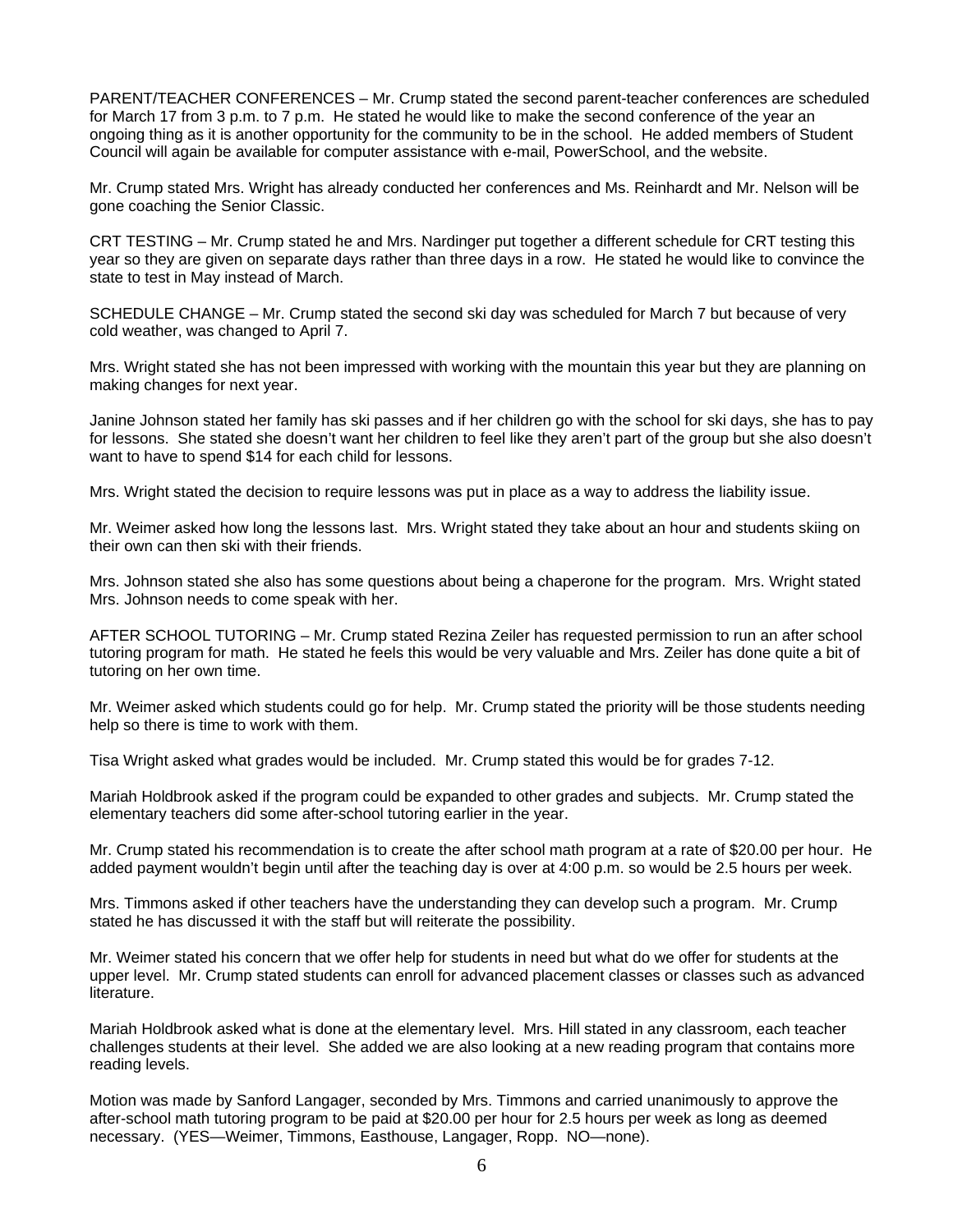STUDENT UPDATE – Mr. Crump stated when teachers input grades on report cards, comments must be posted for any failing grade and he is thinking of expanding that to require comments for all grades.

Mr. Crump stated we enrolled a new first grade student today and will have a new second grader and seventh grader tomorrow.

\_\_\_\_\_\_\_\_\_\_\_\_\_\_\_\_\_\_\_\_\_\_\_\_\_\_\_\_\_\_\_\_\_\_\_\_\_\_\_\_\_ \_\_\_\_\_\_\_\_\_\_\_\_\_\_\_\_\_\_\_\_\_\_\_\_\_\_\_\_\_\_\_\_\_\_\_\_\_

## **ADJOURNMENT**

Mr. Weimer adjourned the meeting at 10:00 p.m.

**Board Chair** District Clerk